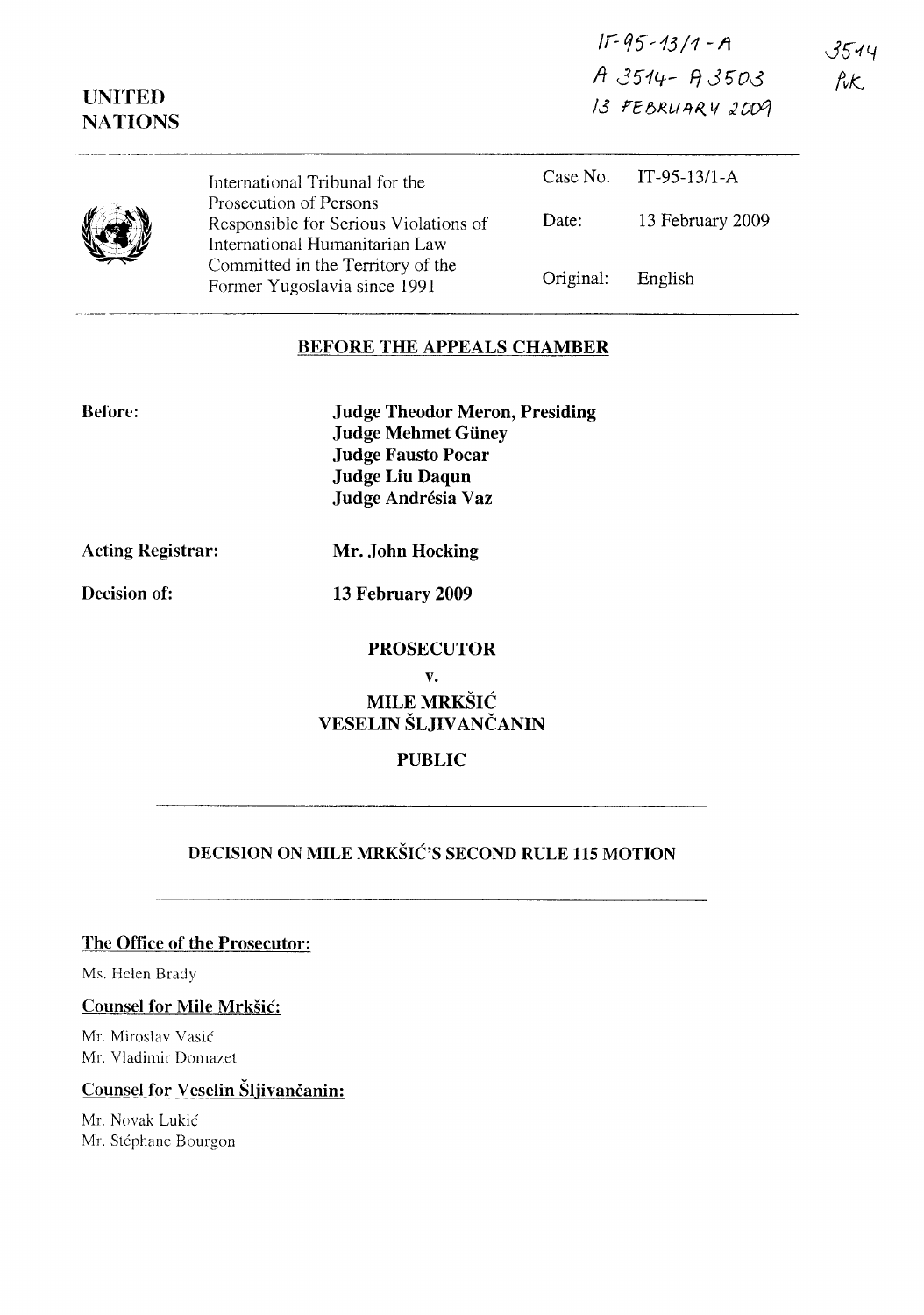1. The Appeals Chamber of the International Tribunal for the Prosecution of Persons Responsible for Serious Violations of International Humanitarian Law Committed in the Territory of the Former Yugoslavia Since 1991 ("Appeals Chamber" and "International Tribunal", respectively) is seized of a motion to admit additional evidence pursuant to Rule 115 of the Rules of Procedure and Evidence of the International Tribunal ("Rules"), filed confidentially by Mile Mrksic ("Mrkšić") on 12 December 2008.<sup>1</sup> The Prosecution filed its confidential response opposing the Motion on 19 December 2008,<sup>2</sup> and Mrkšić filed his confidential reply on 29 December 2008.<sup>3</sup> The status of the present decision is public given that no information or evidence of a confidential nature is referred to herein. $<sup>4</sup>$ </sup>

## **A. Background**

2. On 27 September 2007, Trial Chamber II ("Trial Chamber") convicted Mrksic of three counts: murder as a violation of the laws or customs of war, torture as a violation of the laws or customs of war, and cruel treatment as a violation of the laws and customs of war, and imposed a single sentence of twenty years of imprisonment on him.<sup>5</sup> Mrkšić appealed his convictions and sentence.<sup>6</sup> The Prosecution appealed Mrkšić's acquittals for the counts charged under Article 5 of the Statute of the International Tribunal and the sentence imposed on him.? The appeals hearing took place on 21 and 23 January 2009.<sup>8</sup> Pending this decision, Counsel for Mrkšić were not allowed to rely upon the evidence proffered in the Motion.

3. Mrksic seeks to introduce the evidence of two witnesses received from the Prosecution pursuant to its obligations under Rule 68 of the Rules,  $9$  namely the testimonies of Milorad Vojnović ("VojnoviC") and Ljubisa Vukasinovic ("Vukasinovic") in *Prosecutor* v. *Vo)islav SeSel),* Case No.

<sup>&</sup>lt;sup>1</sup> Second Mile Mrkšić's Rule 115 Motion (Confidential), 12 December 2008 ("Motion").

<sup>&</sup>lt;sup>2</sup> Prosecution's Response to Mile Mrkšić's Second Rule 115 Motion (Confidential), 19 December 2008 ("Response").

 $\Lambda$  Mile Mrkšić's Reply to the Prosecution Response to Second Rule 115 Motion (Confidential), 29 December 2008 ("Reply").

<sup>&</sup>lt;sup>4</sup> The Appeals Chamber recalls that under Rule 78 and 107 of the Rules, all proceedings before an Appeals Chamber, including the Chamber's orders and decisions, shall be public unless there are exceptional reasons for keeping them confidential *Sa Prosecutor* v. vujadin *Popovic et al.,* Case No. IT-05-88-AR65.3, Decision on Interlocutory Appeal of Trial Chamber's Decision Denying Ljubomir Borovcanin Provisional Release, 1 March 2007; *Prosecutor v. Tihomir* Blaskic, Case No. IT-95-l4-R, Order Withdrawing Confidential Status of Pre-Review Orders and Decisions, 5 December *20OS,* p. 2, citing *Prosecutor v. Mladen Naletilic and Vinko Martinovic,* Case No. IT-98-34-A, Decision on Vinko Martinovic's Withdrawal of Confidential Status of Appeal Brief, 4 May 2005, p. 3.

<sup>)</sup> *Prosecutor v. Mile Mrksic et al.,* Case No. IT-95-1311-T, Judgement, 27 September 2007 ("Trial Judgement").

<sup>&</sup>lt;sup>6</sup> Mr. Mile Mrkšić's Defence Notice of Appeal and Request for Leave to Exceed the Word Limit, 29 October 2007; Mile Mrkšić's Defence Appeal Brief (Confidential), 22 July 2008 (Public Redacted Version filed on 15 September 20(8).

Prosecution's Notice of Appeal, 29 October 2007 (amended on 7 May 2008); Prosecution's Appeal Brief (Confidential), 14 January 2008 (Public Redacted and Corrected Version filed 8 February 2008).

Decision on Šljivančanin and Mrkšić Motions Seeking Additional Time for the Presentation of Supplementary Submissions During the Appeals Hearing or an Alternative Remedy and Scheduling Order for Appeals Hearing, 25 November 2008

<sup>&</sup>lt;sup>0</sup> Motion, para. 4.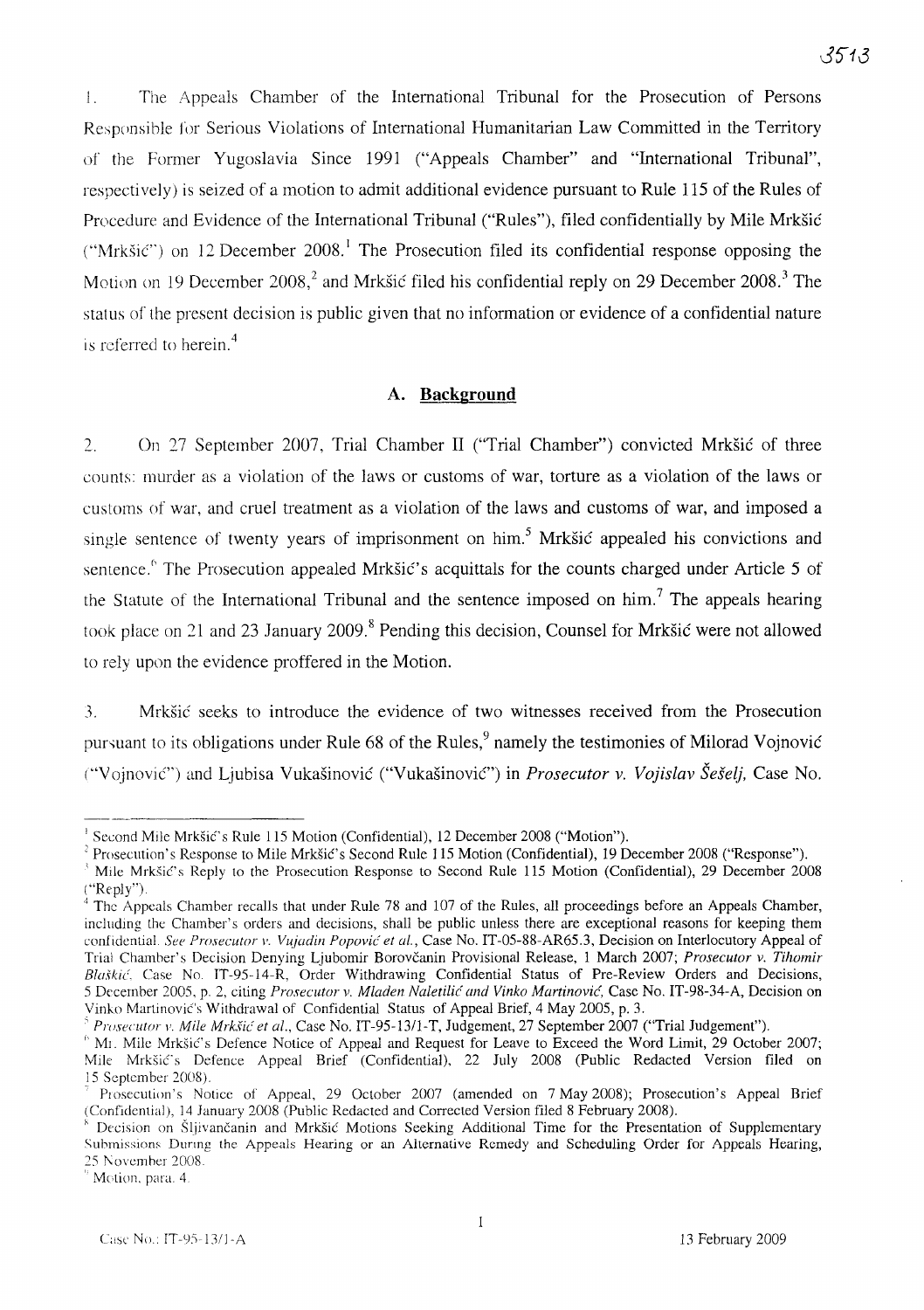IT-03-67-T (" $\check{S}e\check{S}elj$  case"). He submits that this evidence was not available at trial and contains relevant and credible facts which could impact the decision reached by the Trial Chamber.<sup>10</sup> Mrkšić also seeks an oral hearing before determination on the merits of the Motion by the Appeals Chamber. $<sup>11</sup>$ </sup>

4. The Prosecution responds that all the evidence sought to be admitted by Mrksic either already forms part of the trial record or was readily available at trial through the exercise of due diligence.<sup>12</sup> Additionally, the Prosecution submits that Mrkšić fails to show (1) that the proffered evidence could have been a decisive factor in reaching the decision at trial<sup>13</sup> or, (2) in the case of Vukasinovic's evidence, and parts of Vojnovic's evidence, which specific findings of the Trial Chamber the additional evidence is directed at challenging. <sup>14</sup>

5. Mrksic replies that the evidence he seeks to introduce is new because it originates from the *Sesel]* case which started after the *Mrksic et al.* case. <sup>15</sup> In particular, he argues that the portions of Vojnović's statement in the *Šešelj* case relied upon in the Motion are completely different from his testimony in the *Mrkšić et al.* case and contain new facts that were not available during crossexamination, <sup>16</sup> which are decisive as to what happened in Ovčara.<sup>17</sup> With regard to Vukašinović's evidence, Mrksic submits that it is relevant to the role of the Security Organs and the Security Administration in Ovčara.<sup>18</sup> He thus concludes that the Motion should be granted.<sup>19</sup>

## **B. Applicable Law**

6. Pursuant to Rule 115 of the Rules, a party may submit a request to present additional evidence before the Appeals Chamber. For additional evidence to be admissible under Rule 115 of the Rules, the applicant must first establish that the additional evidence tendered on appeal was not available to him at trial in any form, or discoverable through the exercise of due diligence.<sup>20</sup> The applicant's duty to act with reasonable diligence includes making "appropriate use of all

<sup>--------------</sup>  $\frac{10}{10}$  Motion, paras 2, 6-10; Reply, paras 6-26.

<sup>&</sup>lt;sup>11</sup> Motion, para. 3.

<sup>&</sup>lt;sup>12</sup> Response, paras 1, 8, 12-13, 17-18, 20-21, 24,25, 27, 30, 32, 36, 45, 48, 49.

<sup>&</sup>lt;sup>13</sup> Response, paras 1, 13-14, 17, 20, 22-23, 26-27, 29, 31-32, 34-35, 38-39, 41-42, 44, 48, 49.

<sup>&</sup>lt;sup>14</sup> Response, paras 1, 19, 24, 26, 46, 48.<br><sup>15</sup> Reply. para. 7.

<sup>&</sup>lt;sup>16</sup> Reply. para. 8. See also para. 18.

Reply. paras 10-17.

<sup>&</sup>lt;sup>18</sup> Reply, para. 26.

<sup>&</sup>lt;sup>19</sup> Reply, para. 27.

*<sup>20</sup> Prosecutor* v. *Dragomir Milosevic,* Case No. IT-98-29/l-A, Decision on Dragomir Milosevic's Motion to Present Additional Evidence, 20 January 2009 ("Milošević Rule 115 Decision"), para. 6; Prosecutor v. Momčilo Krajišnik, Case No. IT-OO-39-A, Decision on Appellant Momcilo Krajisnik's Motion to Call Radovan Karadzic Pursuant to Rule 115, 16 October 2008 ("Krajišnik Rule 115 Decision"), para. 4; *Prosecutor v. Jovica Stanišić and Franko Simatović*, Case No. fT-03-69-AR65.4, Decision on Prosecution Appeal of Decision on Provisional Release and Motions to Present Additional Evidence Pursuant to Rule 115, 26 June 2008 ("Stanišić Rule 115 Decision"), para. 6.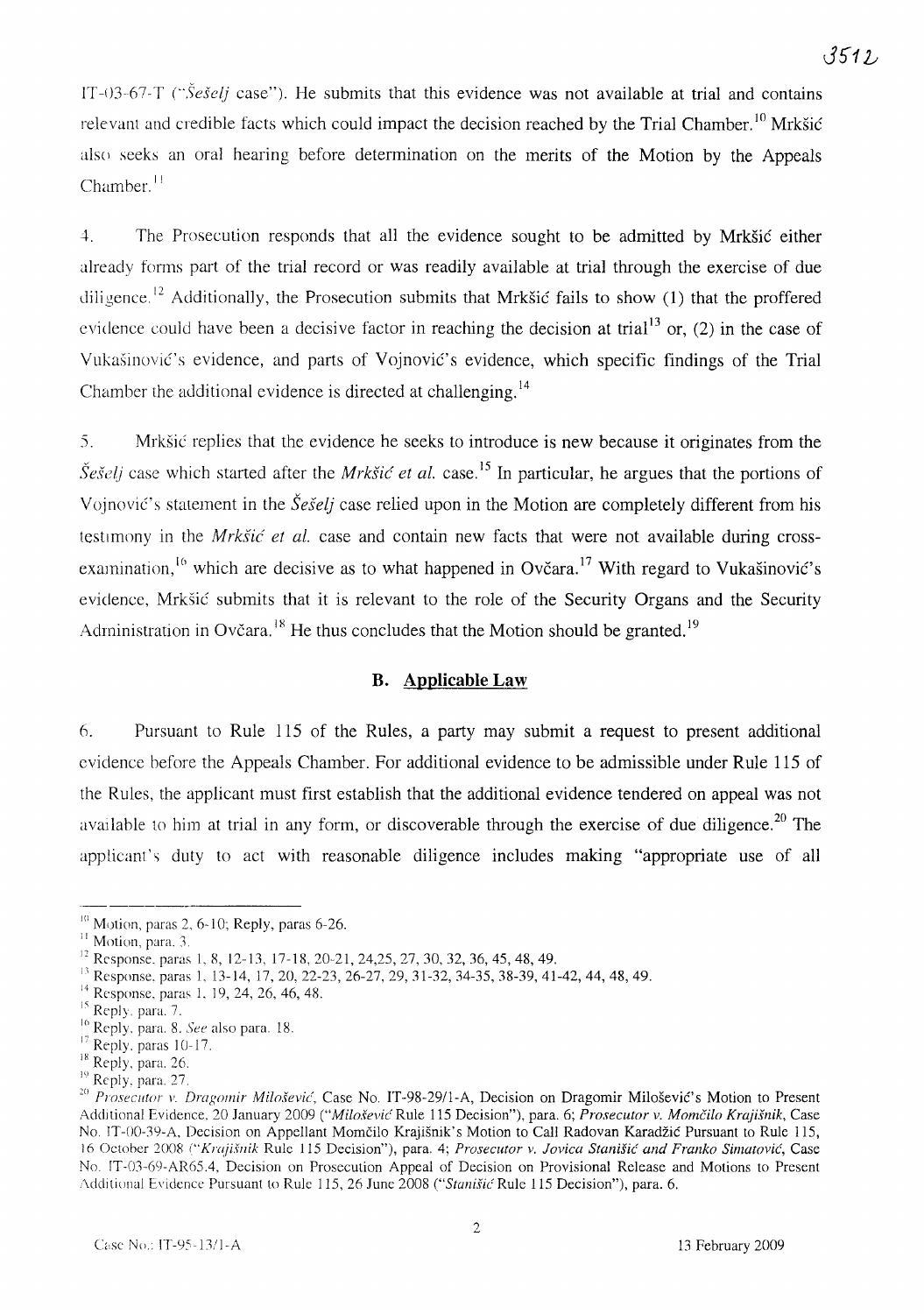mechanisms of protection and compulsion available under the Statute and the Rules of the International Tribunal to bring evidence on behalf of an accused before the Trial Chamber."<sup>21</sup> The Appeals Chamber recalls that whether the evidence proffered as additional evidence on appeal was available at trial is not merely a question of whether the document(s) in question were "available" in a literal sense<sup>22</sup>: "[t]he question for the Appeals Chamber is, however, whether the [applicant] could, by exercising due diligence, have obtained the information contained in them at an earlier date." $^{123}$ 

7. The applicant must then show that the evidence is both relevant to a material issue and credible.<sup>24</sup> Evidence is relevant if it relates to findings material to the conviction or sentence, in the sense that those findings were crucial or instrumental to the conviction or sentence.<sup>25</sup> Evidence is credible if it appears to be reasonably capable of belief or reliance.<sup>26</sup> A finding that evidence is credible demonstrates nothing about the weight to be accorded to such evidence.<sup>27</sup>

X. Next, the applicant must demonstrate that the evidence *could* have had an impact on the verdict, in other words, the evidence must be such that, considered in the context of the evidence given at trial, in the case that an application under Rule 115 of the Rules is made by a defendant, it could demonstrate that the conviction was unsafe.<sup>28</sup> A party seeking to admit additional evidence must also identify with precision the specific finding of fact made by the Trial Chamber to which the additional evidence is directed<sup>29</sup> and bears the burden of specifying with sufficient clarity the

<sup>.:1</sup> *Prosecutor v. Dusko Tadic,* Case No. IT-94-1-A, Decision on Appellant's Motion for the Extension of the Time-Limit and Admission of Additional Evidence, 16 October 1998, para. 47. *See* also *Milosevic* Rule 115 Decision, para. 6; *Krajisnik* Rule lIS Decision, para. 4; *Prosecutor v. Zoran* Kupreskic *et al.,* Case No. IT-95-I6-A, Appeal Judgement, 23 Octo her 2001 *C'Kupreskic' et al.* Appeal Judgement"), para. 50.

*n Cf Prosecutor v. Ramush Haradinaj et al.,* Case No. IT-04-84-AR65.2, Decision on Lahi Brahimaj's Request to Present Additional Evidence under Rule 115, 3 March 2006 *("Haradinaj et al.* Rule 115 Decision of 3 March 2006") para 16.

*Haradinaj et al.* Rule 115 Decision of 3 March 2006, para. 16.

<sup>&</sup>lt;sup>24</sup> Milošević Rule 115 Decision, para. 7; Krajišnik Rule 115 Decision, para. 5; *Stanišić* Rule 115 Decision, para. 6.

<sup>::)</sup> *Kupresku! et al.* Appeal Judgement, para. 62. *See* also *Krajisnik* Rule lIS Decision, para. 5; *Stanisic* Rule 115 DeCision, para, 7,

<sup>&</sup>lt;sup>26</sup> Miloševic Rule 115 Decision, para. 7; *Krajišnik* Rule 115 Decision, para. 5; *Stanišić* Rule 115 Decision, para. 7; *Prosecutor v. Ramush Haradinaj et al.,* Case No. IT-04-84-AR65.1, Confidential Decision on Prosecution's Application to Present Additional Evidence in Its Appeal Against the Re-Assessment Decision, 10 March 2006 *C'Haradinaj et al.* Rule I IS Decision of 10 March 2006"), para. 16; *Kupreskic et al.* Appeal Judgement, para. 63. *See* also *Prosecutor* \" Andre *Ntagerura et al.* Case No. ICTR-99-46-A, Decision on Prosecution Motion for Admission of Additional Evidence, 10 December 2004, para, 22.

*n Milosevic* Rule lIS Decision, para. 7; *Krajisnik* Rule 115 Decision, para, 5; *Stanisic* Rule 115 Decision, para. 7; *Har.ulina] et at.* Rule 115 Decision of 10 March 2006, para. 16.

<sup>.&#</sup>x27;X Milosevic Rule J 15 Decision, para. 8; Krajisnik Rule 115 Decision, para. 6; Stanisic Rule I 15 Decision, para. 7.

<sup>&</sup>lt;sup>29</sup> Rule 115(A); *See* also *Milošević* Rule 115 Decision, para. 8; *Stanišić* Rule 115 Decision, para. 6; *Haradinaj et al.* Rule J 15 Decision of 10 March 2006. paras 13-14.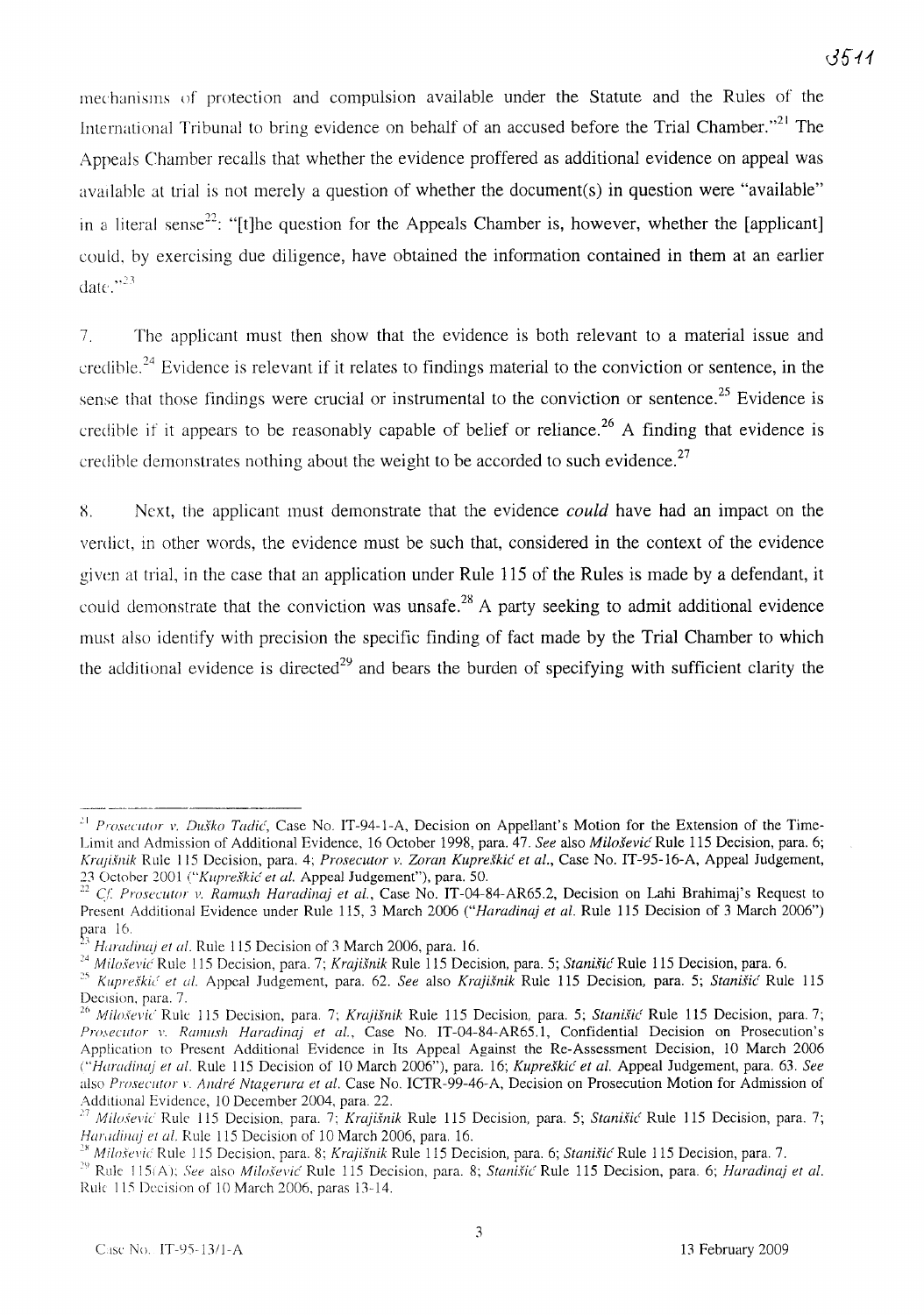impact the additional evidence could have on the Trial Chamber's decision.<sup>30</sup> A party that fails to  $\alpha$  so runs the risk that the evidence will be rejected without detailed consideration.<sup>31</sup>

l). If it cannot be established that the evidence was unavailable at trial, the Appeals Chamber may still admit the evidence if the applicant shows that the exclusion of the additional evidence *would* lead to a miscarriage of justice, in that if it had been available at trial, it *would* have affected the verdict. $32$ 

10. Whether the evidence was available at trial or not, the Appeals Chamber has recognised that the significance and potential impact of the evidence shall not be assessed in isolation, but in the context of the evidence given at trial.<sup>33</sup>

### **c. Discussion**

## 1. Request for an oral hearing

I 1. Concerning Mrksic's request for an oral hearing, the Appeals Chamber recalls that, pursuant to Rule l15(C) of the Rules, the Appeals Chamber may decide a motion for leave to present additional evidence on appeal "with or without an oral hearing". The granting of an oral hearing is a matter for the discretion of a Chamber and an oral hearing may legitimately be regarded as unnecessary when, as in the present case, the information before the Appeals Chamber is sufficient to enable the Appeals Chamber to reach an informed decision.<sup>34</sup> The Appeals Chamber finds that it does not need to hold an oral hearing and will thus decide the Motion based on the Parties' written submissions.

#### 2. Vojnovic

12. Mrksic seeks to have admitted into evidence Vojnovic's 11 September 2008 written statement made under Rule *92ter* of the Rules ("Rule *92ter* Statement") and his testimony given in

<sup>&</sup>lt;sup>30</sup> Krajišnik Rule 115 Decision, para. 7; *Stanišić* Rule 115 Decision, para. 6; *Kupreškić et al.* Appeal Judgement, para. 69.

<sup>,</sup>I Milosevi« Rule lIS Decision, para. 8; *Krajisnik* Rule llS Decision, para. 7; Stanisic Rule *llS* Decision, para. 6; *Kupreskic et al.* Appeal Judgement, para. 69. *Kupreškić et al.* Appeal Judgement, para. 69.<br><sup>32</sup> Prosecutor v. Blagoje Simić, Case No. IT-95-9-A, Decision on Blagoje Simić's Motion for Admission of Additional

Evidence, Alternatively for Taking of Judicial Notice, 1 June 2006 ("Simic'Rule 115 Decision"), para. 13; *Prosecutor v. Radislav Krstic,* Case No. IT-98-33-A, Decision on Applications for Admission of Additional Evidence on Appeal, 5 August 2003 *("Krstie'Rule* liS Decision"), p. 4. *See* also *Stani.fie'Rule lIS* Decision, para. 8.

<sup>H</sup> *See Milosevu:* Rule 115 Decision, para. 9; *Krajisuik* Rule 115 Decision, para. 6; *Simic* Rule 115 Decision, para. 14; *Krstic* Rule 115 Decision, p. 4. *See* also *e.g. Kupreškić et al.* Appeal Judgement, paras 66, 75.

*<sup>,4</sup> See Prosecutor v. Fatmir Lima} et al.,* Case No. IT-03-66-AR65.2, Decision on Haradin Bala's Request for Provisional Release, 31 October 2003, para. 33. See also *Ferdinand Nahimana et al. v. Prosecutor*, Case No. ICTR-99-52-A, Decision on Appellant Jean-Bosco Barayagwiza's Motion for Leave to Present Additional Evidence Pursuant to Rule 115. 5 May 2006 ("Nahimana et al. Rule 115 Decision of 5 May 2006"), para. 9.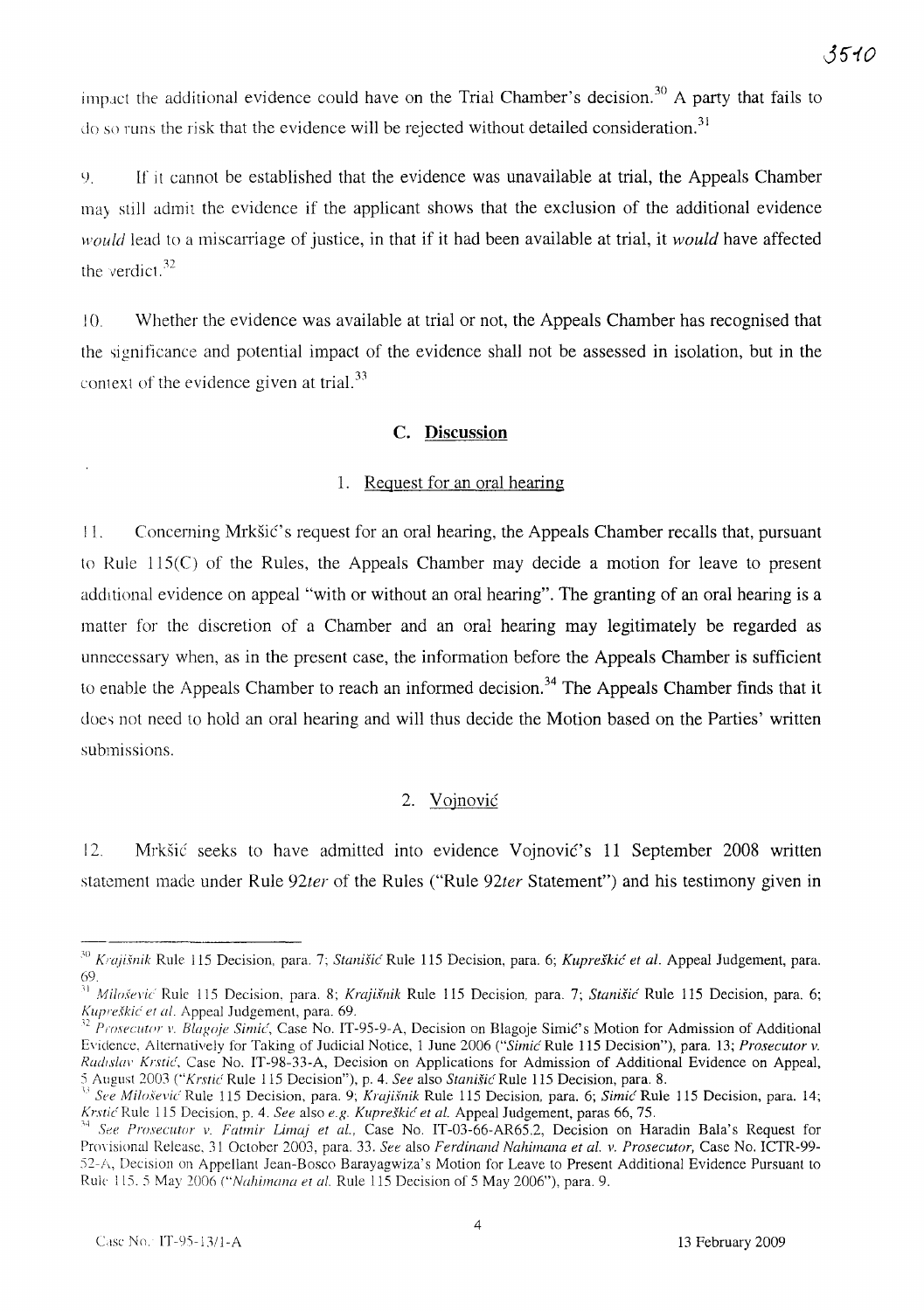the *Šešelj* case on 5 and 6 November 2008 ("Vojnović's Testimony").<sup>35</sup> The Rule 92ter Statement was provided to Mrkšić by the Prosecution on 25 September 2008<sup>36</sup> and his testimony in the *Šešelj* case was provided to him on 19 November 2008.<sup>37</sup>

### (a) Rule *92ter* Statement

J3. The Appeals Chamber recalls that a party seeking the admission of additional evidence under Rule 115 of the Rules in connection with an appeal against judgement must do so within 30 days from the filing of the brief in reply, unless good cause is shown for a delay.<sup>38</sup> The Appeals Chamber notes that Mrksic filed his brief in reply on 15 September 2008 <sup>39</sup> and that the Rule *92ter* Statement was disclosed to him on 25 September  $2008<sup>40</sup>$  well before the expiry of the 30 day time limit.<sup>41</sup> Accordingly, with respect to the Rule 92ter Statement, the Motion was filed out of time and the Appeals Chamber finds that no good cause has been shown for the delay. Furthermore, the Appeals Chamber recalls that a party seeking the admission of additional evidence on appeal must provide the Appeals Chamber with the evidence sought to be admitted.<sup>42</sup> Mrkšić failed to file the Rule *92ter* Statement with the Motion. Therefore, the Appeals Chamber will not consider the Rule *92tcr* Statement for admission under Rule 115 of the Rules.

#### (b) Vojnović's Testimony

14. Mrksic submits that the following elements of Vojnovic's Testimony could have had an impact on the verdict and therefore should be admitted as additional evidence.<sup>43</sup> Mrkšić submits that Vojnovic testified that: (i) he met with the chief of the Security Administration in 2008 which, according to Mrksic, demonstrates that it was the Security Administration that was in charge of the evacuation of the Vukovar hospital in contradiction to paragraphs 285, 321 and 626 to 631 of the Trial Judgement;<sup>44</sup> (ii) the Operational Diary and the War Diary of 80 Motorized Brigade were properly maintained while the War Diary of the Guards of the Motorized Brigade was not which, according to Mrksic, undermines the conclusions in paragraphs 286, 321, 329 and 624 to 631 of the

ጻፍሰር

<sup>&</sup>lt;sup>35</sup> Voinović, in the *Šešeli* case, T. 11439-11508.

 $\frac{36}{10}$  Motion. paras 6-7.

 $37$  Motion, para.  $8$ .

<sup>&</sup>lt;sup>18</sup> Rule 115(A) of the Rules.

<sup>&</sup>lt;sup>19</sup> Mile Mrkšić's Brief in Reply to Prosecutions Response Brief, 15 September 2008 (Public Redacted Version filed on 6 October 2008).

 $40$  Motion, para. 6.

<sup>&</sup>lt;sup>41</sup> Mile Mrkšić's Brief in Reply to Prosecutions Response Brief was filed confidentially on 15 September 2008. A public redacted version was filed on 6 October 2008.

<sup>&</sup>lt;sup>42</sup> Nahimana et al. Rule 115 Decision of 5 May 2006, para. 18; *Ferdinand Nahimana et al.* v. *Prosecutor*, Case No. ICTR-99-52-A, Decision on Appellant Hassan Ngeze's Motion for Leave to Present Additional Evidence, 14 February  $2005$ , p.  $3.1$ 

<sup>&</sup>lt;sup>43</sup> Motion, para. 8.

<sup>.\4</sup> Motion. para. 24. *See* also Reply, para. 19.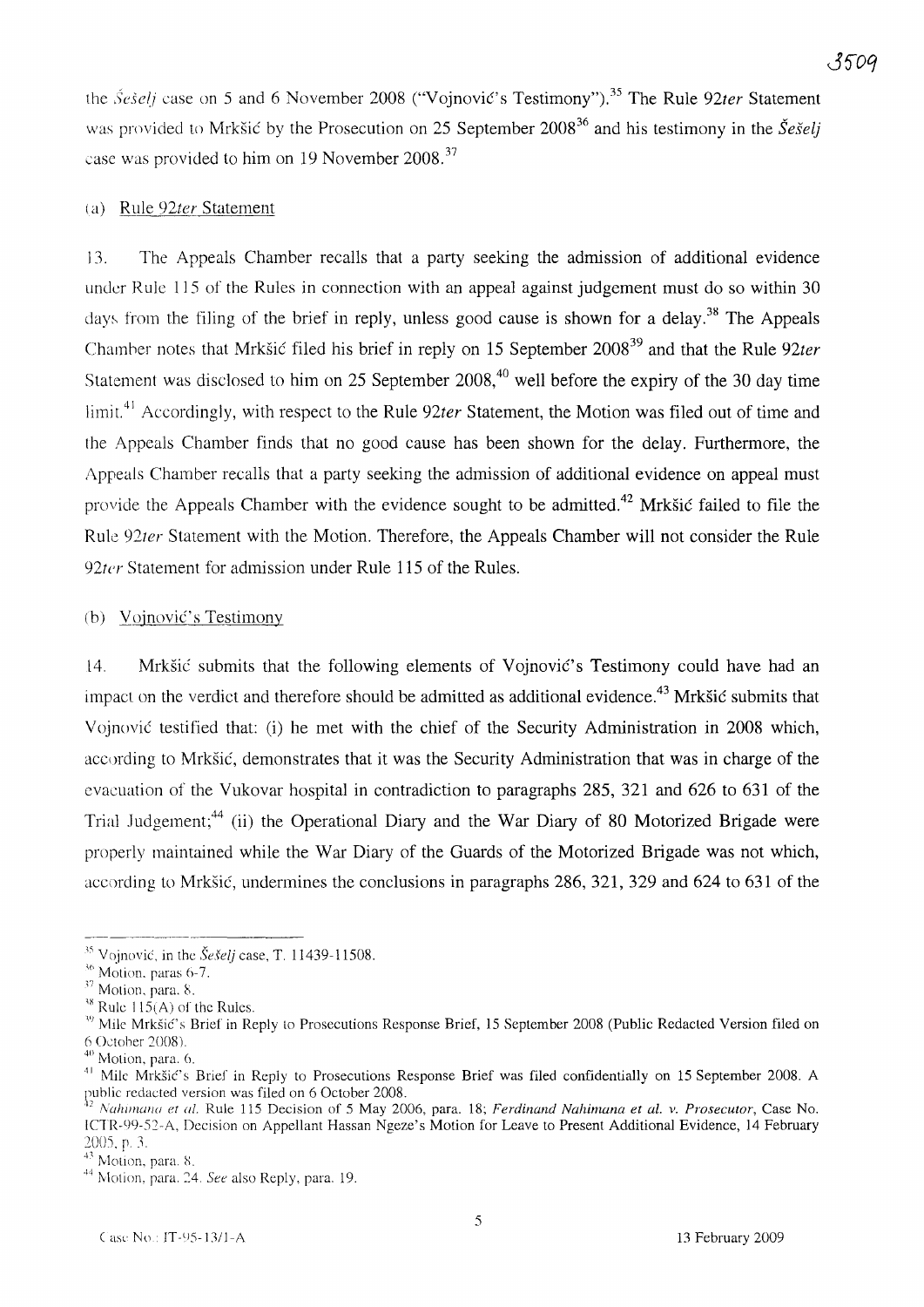Trial Judgement;  $45$  (iii) during the Vukovar operation, it was customary for security officers to report up the security chain rather than to the commander of the unit indicating that the security organ bypassed the command;<sup>46</sup> (iv) he saw a colonel in a car at Ovcara watching the situation outside the hangar who left when Vojnović asked him for help;<sup>47</sup> (v) he restored order in the hangar with the result, according to Mrkšić, that there was no situation for him to report to his superior officer. in contradiction to paragraphs 312 to 322 and 621 to 631 of the Trial Judgement;<sup>48</sup> (vi) he did not have a means of communication at Ovčara and his officers and units were not in the hangar, which Mrkšić submits undermines Vojnović's credibility;<sup>49</sup> and (vii) at the meeting Mrkšić stated that authorities were coming from Belgrade to investigate the Ovčara event which, according to Mrkšić, undermines the Trial Chamber's findings on the timing of the meeting.<sup>50</sup>

15. Vojnovic did not testify in the *SeSelj* case until after the Trial Judgement had been rendered; however, in determining whether the information was available at trial, the Appeals Chamber must also consider whether any of the information sought to be admitted was available in any other form during trial or could be obtained through due diligence. The Appeals Chamber considers that unless Vojnovic specified in his testimony in the *SeSet}* case that he learned about new information after his testimony in the *Mrksic et at.* case, it may be presumed that all the information adduced in his testimony in the *Sesel]* case was also available at the time of his testimony in the *Mrksic et at.* case. Apart from Vojnovic's testimony that he met the chief of the Security Administration in 2008, it has not been shown that any of the information contained in Vojnovic's testimony became available to Mrksic after the closure of his case and is therefore found to have been available at trial. However, to the extent that evidence sought to be admitted relates to Vojnovic's credibility, the Appeals Chamber considers that, while at trial Mrksic had the opportunity to cross-examine Vojnovic on all relevant points, any statements or testimony given by Vojnovic after the closure of the *Mrksic et at.* case that allegedly contradict his testimony at trial were *prima facie* not available for the purposes of testing his credibility. As a result if Vojnovic's testimony in *Seselj* did undermine the credibility of his evidence in *Mrksic et al.,* it will be considered to be new evidence. The Appeals Chamber will consider below whether Mrkšić has demonstrated that the evidence he seeks to have admitted *would* have affected the verdict, with the exception of Vojnović's testimony regarding his meeting with the Chief of the Security Administration in 2008 and his submissions regarding Vojnovic's

<sup>&</sup>lt;sup>45</sup> Motion, paras 25-29. *See* Exhibits D371, "Operational Diary of the 80<sup>th</sup> mtbr/Motorized Brigade"; D375, "War Diary of the 80<sup>th</sup> Motorized Brigade"; P401, "War Diary of the Guards of the Motorized Brigade". *See* also Reply, para. 20

<sup>&</sup>lt;sup>16</sup> Motion, para. 30. *See* also Reply, paras 21-22.

<sup>&</sup>lt;sup>47</sup> Motion. para. 31. *See* also Reply, para. 23.

 $\frac{48}{10}$  Motion, paras 32-33.

 $<sup>49</sup>$  Motion, para. 34.</sup>

<sup>\11</sup> Motion. para. 35. *See* also Reply, para. 24.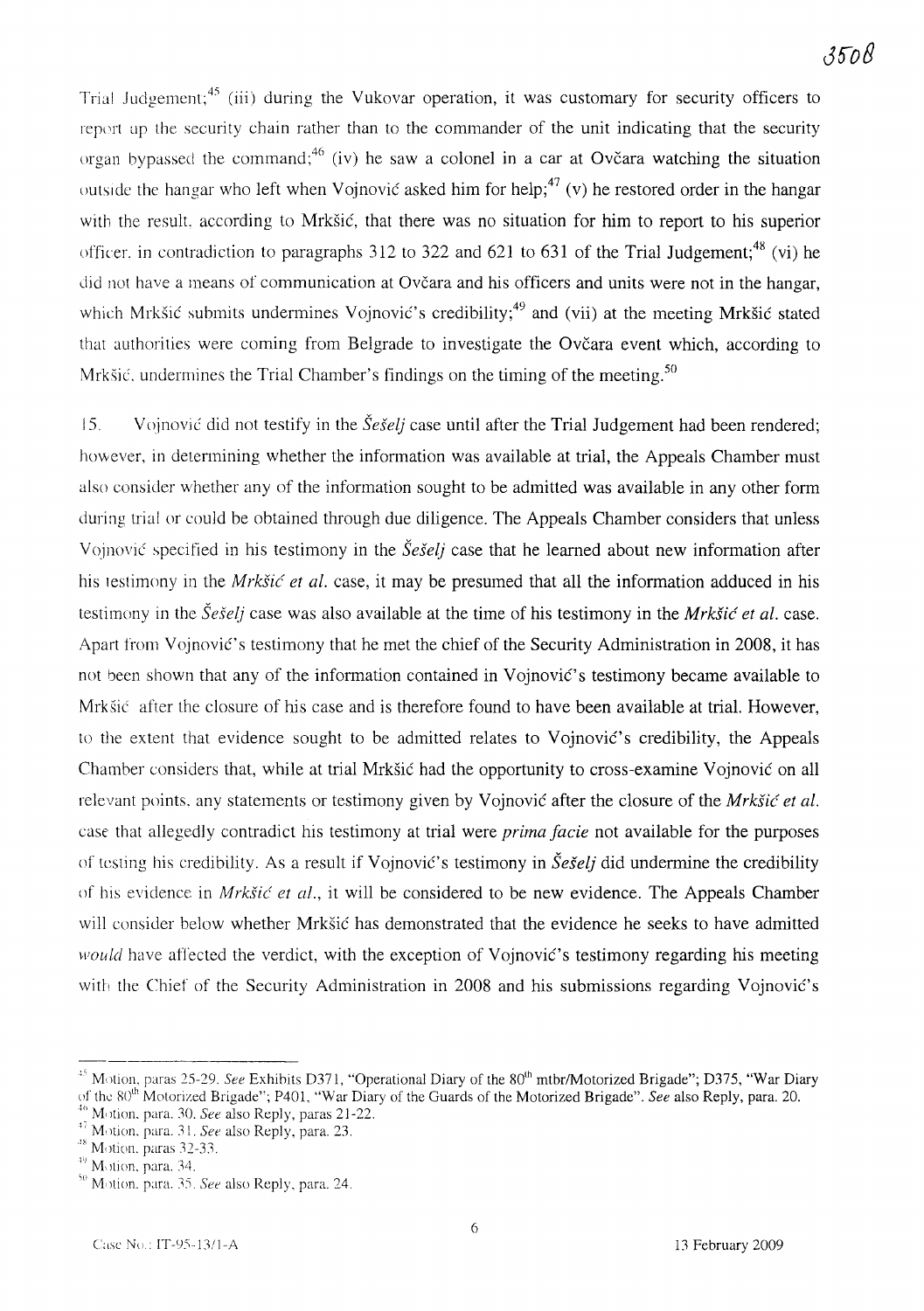credibility. for which Mrksic must demonstrate that the evidence he seeks to have admitted *could* have affected the verdict.

16. The Appeals Chamber considers that Vojnovic's Testimony is relevant given that the portions of evidence in question touch upon the same issues as those about which he testified in the *Mrkšić et al.* case. Furthermore, it finds his testimony to be reasonably capable of belief or reliance and therefore satisfies the *prima facie* requirement of Rule 115 of the Rules.

## $(i)$  Meeting with the chief of the Security Administration in 2008

17. In Vojnović's Testimony, he mentioned in passing that he met with the chief of the Security Administration in 2008.<sup>51</sup> It appears from the context of the question and response that Vojnović was in fact referring to meeting a staff member of the International Tribunal rather than a member of the Yugoslav People's Army ("JNA"). However, even if he was referring to the JNA chief of the Security Administration, in his testimony he did not expand on what was discussed during that encounter and Mrksic failed to demonstrate how a mere encounter which took place seventeen years after the relevant events occurred shows that the Vukovar hospital evacuation was under the responsibility of the Security Administration. Accordingly, Mrksic has failed to demonstrate how this piece of information could have had an impact on the verdict and the Appeals Chamber dismisses his request to admit this portion of Vojnovic's Testimony as additional evidence.

# (ii) War Diary of the Guards of the Motorized Brigade

18. In Vojnovic's Testimony he indicated that in his unit the war diary "was kept regularly with indication of time, date.<sup> $,52$ </sup> Mrkšić submits that this demonstrates the accuracy of the times and dates in the Operational Diary of the 80<sup>th</sup> Motorized Brigade (Exhibit D371) and the War Diary of the 80<sup>th</sup> Motorized Brigade (Exhibit D375) thereby undermining the findings of the Trial Chamber regarding the timing of the events.<sup>53</sup> The Appeals Chamber recalls that the Trial Chamber found the entries unreliable as to the time when taken in the context of the evidence as a whole.<sup>54</sup> As a result Vojnović's assertion alone does not undermine the Trial Chamber's analysis. Furthermore, while in his testimony in the *Šešelj* case, Vojnović referred to the War Diary of the Guards of the Motorized Brigade (Exhibit P401), it was only to state that it did not originate from his unit and therefore he could not testify as to its authenticity which has no implications for the reliability of the document.<sup>55</sup> Mrkšić has failed to demonstrate how this information would have had an impact on

---~----------

<sup>&</sup>lt;sup>1</sup> Vojnović, in the *Šešelj* case, T. 11445.

Vojnović, in the *Šešelj* case, T. 11450.

 $\degree$  Motion, paras 25-28.

<sup>&#</sup>x27;4 Trial Judgement. para. 286. *See* also paras 275, 276. 322.

<sup>&</sup>lt;sup>55</sup> Vojnović, in the *Šešelj* case, T. 11449.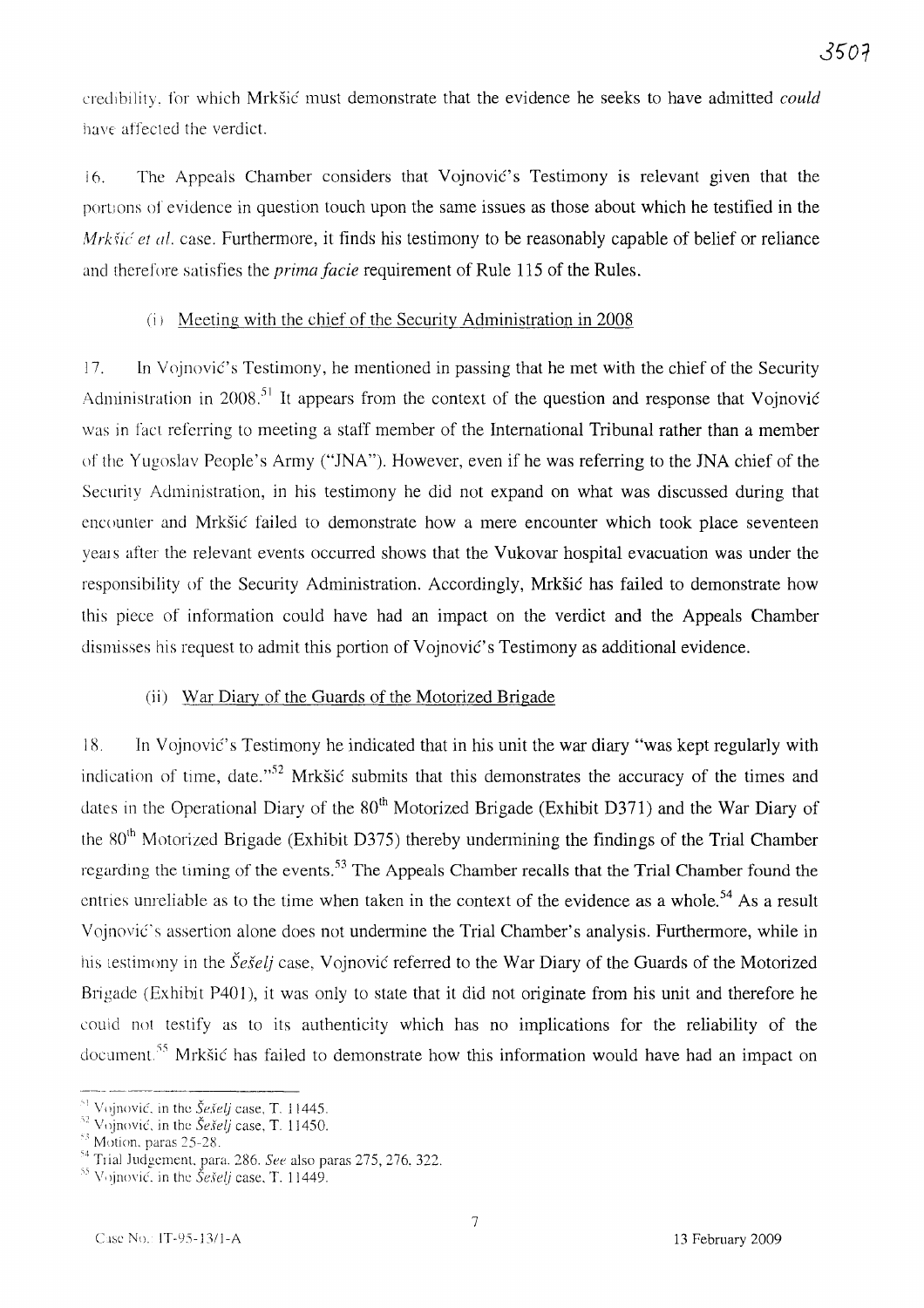the verdict and the Appeals Chamber dismisses his request to admit this portion of Vojnovic's Testimony as additional evidence.

## (iii) Reporting of security officers in the Vukovar operation

19. Contrary to Mrksic's submission that Vojnovic testified that during "the Vukovar operation lit] was custom that Security officers inform their superior command in the Security chain without knowledge of the commander of the unit".<sup>56</sup> he did not testify that this was the customary procedure, but rather responded to questions about one specific incident of reporting.<sup>57</sup> Mrkšić has failed to demonstrate how this single incident of reporting would have had an impact on the Trial Chamber's findings on the chain of command. The Appeals Chamber dismisses his request to admit this portion of Vojnović's Testimony as additional evidence.

## (iv) A colonel's presence at Ovčara

20. In Vojnović's Testimony, he stated that he saw a colonel at Ovčara who got in his car and left when Vojnović asked him for assistance with the situation in the hangar.<sup>58</sup> Mrkšić submits that this evidence supports the testimony of Bogdan Vujic regarding the security colonels present at Ovčara on 20 November 1991.<sup>59</sup> However, Mrkšić fails to provide references to Vujić's testimony or specify how this supports Vujic's testimony. The Appeals Chamber finds that Mrksic's submissions are too vague to establish that, had this information been before the Trial Chamber, it would have reached different findings in paragraphs 312 to 322 and 621 to 631, as submitted by Mrkšić in reply,  $60$  particularly in light of the fact that the Trial Chamber found that there were security organ officers present at Ovčara including Captain Vukosavljević and Major Vukašinović.<sup>61</sup> Accordingly, it dismisses his request to admit this portion of Vojnović's Testimony as additional evidence.

## (v) Vojnović's restoration of order in the Ovčara hangar and his report to Mrkšić

21. In Vojnovic's Testimony, he stated that while he was at Ovcara order was restored in the hangar at which point he returned to the command post and reported what he had witnessed.<sup>62</sup> Mrksic submits that it must be inferred from this that he reported that the situation was under

<sup>56</sup> Motion, para. 30.

<sup>&</sup>lt;sup>57</sup> Vojnović, in the *Šešelj* case, T. 11452

<sup>&</sup>lt;sup>58</sup> Vojnović, in the *Šešelj* case, T. 11495.

 $\rm{^{\circ}}$  Motion, para. 31.

 $\frac{60}{1}$  Reply. paras 22-23.

 $\frac{1}{1}$ Trial Judgement, paras 255, 269.

 $^{62}$  Voinović, in the *Šešelj* case, T. 11498-11499.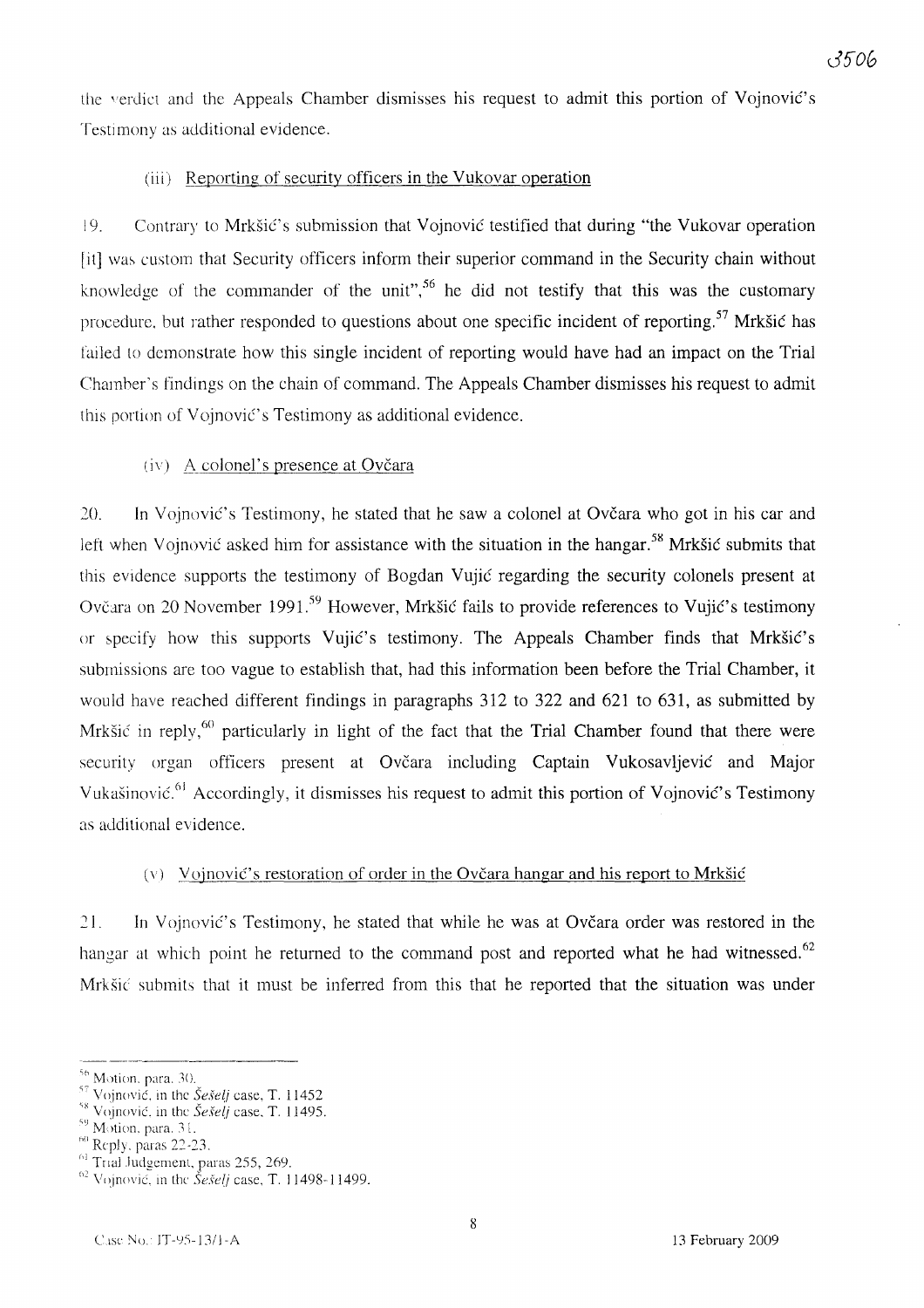control and points to the fact that he did not mention the order to withdraw.<sup>63</sup> The Appeals Chamber finds that Vojnović's testimony in the *Šešelj* case and the *Mrkšić et al.* case is essentially the same on this point.<sup>64</sup> Accordingly it dismisses Mrkšić's request to admit this portion of Vojnović's Testimony as additional evidence.

### (vi) Meeting with Mrksic regarding investigators from Belgrade

22. Vojnovic testified in the *SeSeI}* case that at a meeting with Mrksic he heard that authorities from Belgrade were coming to investigate the events in Vukovar.<sup>65</sup> Mrkšić submits that this demonstrates that prosecution organs were familiar with this event, but that "this meeting" could not have taken place before the afternoon of 22 November 1991 because Mrkšić was in Belgrade.<sup>66</sup> The Appeals Chamber notes that Vojnovic makes no reference to the timing of the "meeting" he refers to<sup>67</sup>. and it is therefore unable to draw any conclusions in this respect. Furthermore, Mrkšić has failed to specify what findings of the Trial Chamber would be undermined by this portion of Vojnović's testimony in the *Šešelj* case, and how it would render his conviction unsafe. Accordingly, the Appeals Chamber dismisses the request to admit this portion of Vojnovic's Testimony as additional evidence.

### (vii) Effect of discrepancies in Vojnovic's evidence on his credibility

23. Mrksic submits that Vojnovic's credibility is undermined by contradictions between his testimony in the *Šešelj* case and the *Mrkšić et al.* case to the effect that he did not have a means of communication at Ovčara and his officers and units were not in the hangar. Additionally, he submits that Vojnovic's testimony that the command post at the "yellow house" was 800 metres from the hangar is contradicted by Witness P014's testimony in the *Mrksic et al.* case. 68

24. In his testimony in the *Mrksic et al.* case, Vojnovic testified that he could not recall if he telephoned or someone went to the command post to relay news of the events at Ovčara,  $69$  while in his testimony in the *SeSeI}* case he stated that he did not have a means of communication with the command post "at that time".<sup>70</sup> While Vojnović appeared more certain of his position in the *Seselj* case, these two statements are not contradictory given that in his testimony in the *Mrksic et al,* case, he acknowledged that the message may not have been relayed by telephone but rather by someone

 $<sup>63</sup>$  Motion, para, 33.</sup>

<sup>&</sup>lt;sup>14</sup> See Vojnović, in the *Mrkšić et al.* case, T. 8976.

 $10^5$  Vojnović, in the Seselj case, T. 11490.

<sup>&</sup>lt;sup>06</sup> Motion, para. 35.

 $h^7$  See Motion, para. 35; Reply, para. 24.

*h'* Motion, para. 34.

*Oi)* Vojnovic. in the M*rksu: et* al. case, T. 8954.

<sup>&</sup>lt;sup>10</sup> Vojnović, in the Šešelj case, T. 11480.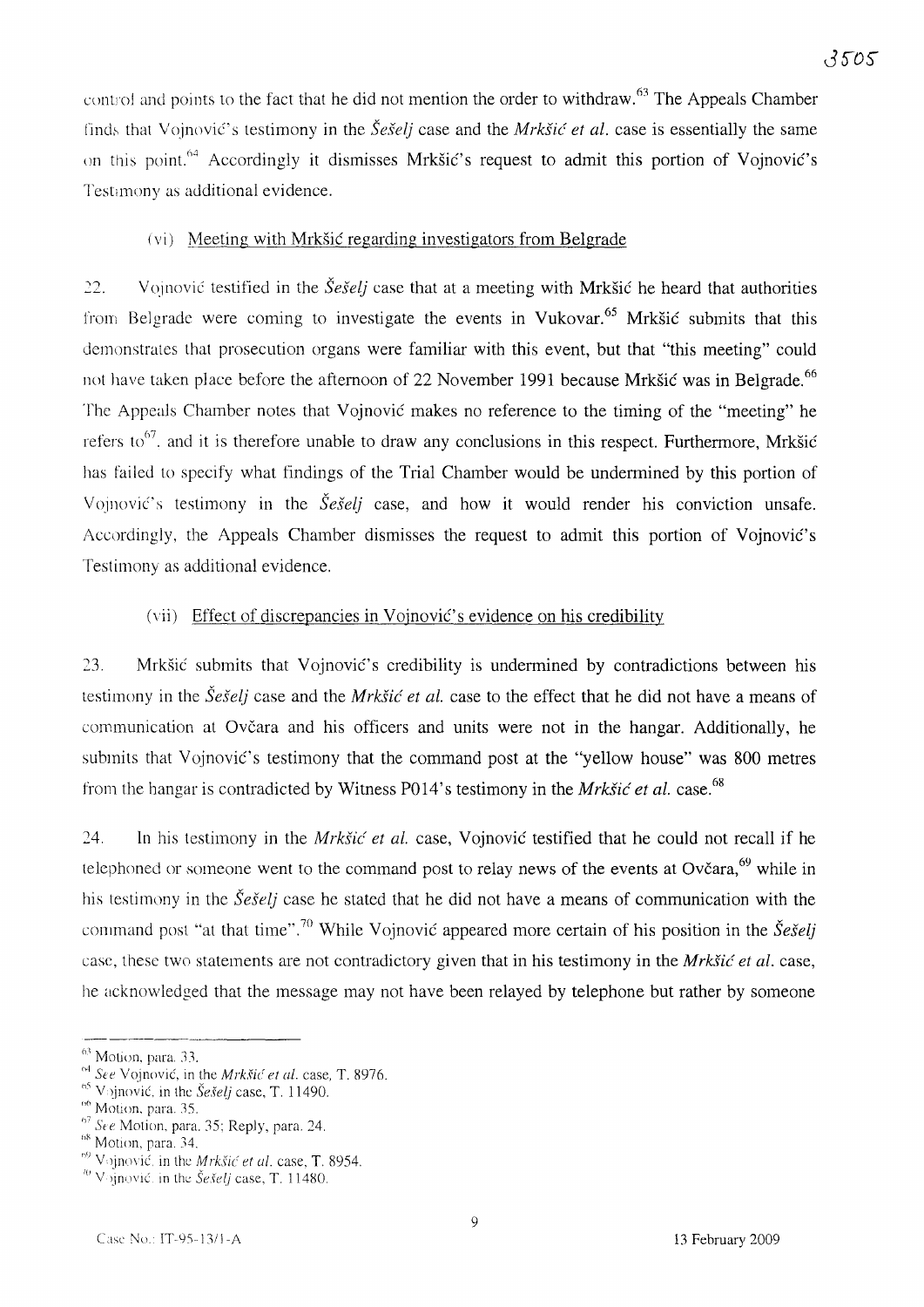guing to the command post which could be consistent with not having had a telephone. In this respect the Appeals Chamber recalls that the presence of small inconsistencies cannot suffice to render an entire testimony unreliable.<sup>71</sup> Accordingly, the Appeals Chamber does not consider that this slight discrepancy in his evidence is sufficient to undermine his credibility.

25. The Appeals Chamber notes that Mrksic has failed to provide references to where in Vojnovic's testimony in the Seselj case he testified that his officers and units were not in the hangar.<sup>72</sup> Similarly, with regard to Witness P014's allegedly contradictory testimony regarding the distance between the hangar and the command post at the "yellow house", the Appeals Chamber notes that Mrksic has failed to provide any references indicating which part of Witness P014's testimony in the *Mrksic et al.* case he is referring to. The Appeals Chamber is therefore unable to consider these points further. Accordingly, the Appeals Chamber finds that Mrksic has failed to show any contradictions in Vojnovic's testimony that could undermine the Trial Chamber's reliance on his evidence and therefore dismisses the request to have these portions of his testimony admitted as additional evidence.

### 3. Vukasinovic

26. Mrksic seeks to have admitted into evidence the testimony of Vukasinovic given in the  $\widetilde{S}e\widetilde{S}eIj$  case on 27 November 2008 ("Vukašinović's Testimony").<sup>73</sup> This testimony was provided to Mrkšić by the Prosecution on 19 November 2008.<sup>74</sup>

27. Vukasinovic's Testimony is relevant to the *Mrksic et al.* case in that it concerns the events at Ovcara and appears to be reasonably capable of belief or reliance and therefore sufficiently credible to be admitted. However, the Appeals Chamber finds that Mrksic has failed to demonstrate why the evidence was unavailable at trial and how, had it been available at trial, it would have affected the verdict such that its exclusion would lead to a miscarriage of justice. While Vukasinovic did not testify in the *Sesel]* case until after the Trial Judgement had been rendered, Mrksic has provided no explanation as to why the information contained in Vukasinovic's later testimony could not have emerged in the course of his earlier testimony in the *Mrksic et al.* case. Furthermore, the only explanation Mrksic provides as to how the admission of Vukasinovic's Testimony would affect the verdict is to state "[t]his indicates that in the events [at] Ovčara were involved muc[h] higher structures than Mrkšić and Šljivančanin, and that<sup>['</sup>]s the place for looking for a<sup>[n]</sup> explanation [of]

<sup>------------</sup> *<sup>71</sup> See Prosecutor* \' *Zejnil Delalic et al.,* Case No. IT-96-21-A, Judgement, 20 February 2001, para. 498.

<sup>72</sup> Motion, para. 34.

<sup>&</sup>lt;sup>73</sup> Vukašinović, in the *Šešelj* case, T. 12282-12398.

 $74$  Motion, para. 9.